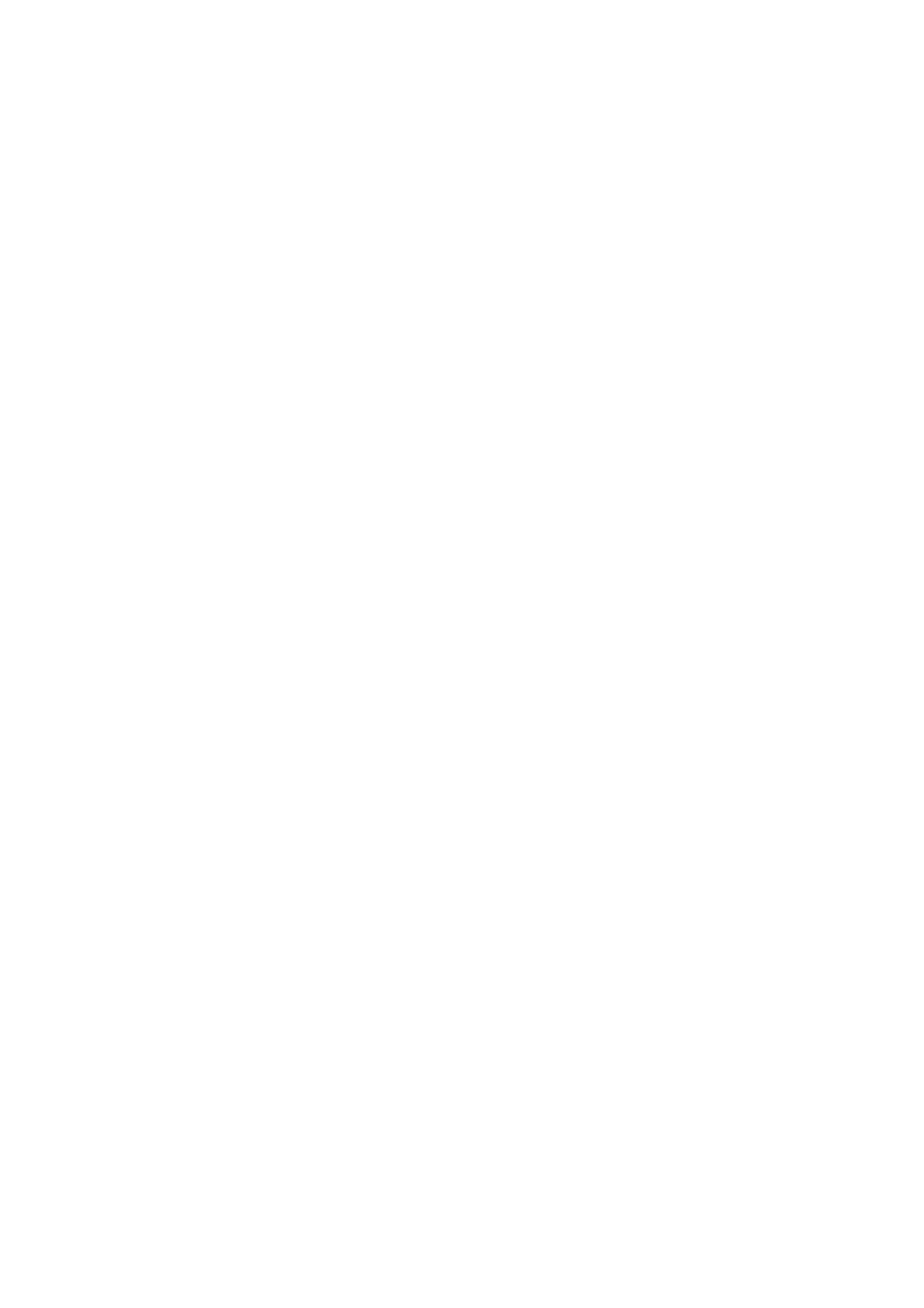|      | <b>ANNO CAPITOLO</b> | N. ACC. | <b>DESCRIZIONE ACCERTAMENTO</b>                                                                                                                                                  | <b>IMPORTO 2017</b> |
|------|----------------------|---------|----------------------------------------------------------------------------------------------------------------------------------------------------------------------------------|---------------------|
| 1970 | 1030                 | 00553/0 | DALL'AMM.NE DELLE PP.TT. CONCESSIONE<br>PONTE RADIO DEI VV.UU. E DALL'IN-TEND. DI<br>FINANZA CONCESSIONE AREA CASERMA<br><b>FILIBERTO</b><br>04690                               | 104,70              |
| 1978 | 1030                 | 00560/0 | RIMBORSO DEPOSITO CAUZIONALE<br>CONCESSIONE BAGNI MARINI EFFETTUATI NEL<br>1978<br>04690                                                                                         | 6,46                |
| 1979 | 1030                 | 00564/0 | POSA CONDOTTA FOGNANTE E CONCESSIONE<br>AREA PROLUNGAMENTO VIA S.MARCO A<br>PASSEGGIO SANT'ANDREA<br>04690                                                                       | 51,65               |
| 1979 | 6080                 | 00510/0 | ANT. ALL'IMPRESA MARI & MAZZAROLI PER<br>LAVORI FOGNATURA VIA GIULIA V. KANDLER<br>CON RECUPER DALLA DITTA COZZANI<br>RITENUTA IN COLPA<br>DALL'UFFICIO BOLLO E DEMANIO CAUZIONE | 834,24              |
| 1980 | 1030                 | 00565/0 | PER CONCESSIONE DEMANIALE BAGNI<br>TOPOLINI 1980/1981<br>04690                                                                                                                   | 52,99               |
| 1981 | 2110                 | 00088/0 | COSTITUZIONE SERVITU' DI GALLERIA A<br>SCORCOLA ACCETTAZIONE INDENNITA' XII<br>1007/945 58<br>02100                                                                              | 99,03               |
| 1982 | 1030                 | 00597/0 | CONDUZIONE LOCALI PRO UFFICIO DI<br>CONCILIAZIONE - DEPOSITO CAUZIONALE -<br>MODIFICA D.G. 3029 DD 11.8.81<br>$IX - 18/5 -$<br>58/81<br>04690                                    | 40,49               |
| 1984 | 605                  | 04136/0 | <b>IVA SU FATTURE CAMPI SPORTIVI 1984</b>                                                                                                                                        | 193,85              |
| 1984 | 2110                 | 03546/0 | COLLEGAMENTO AUTOSTRADALE SISTIANA-<br>OPICINA-PADRICIANO-LAVORI DI<br>COSTRUZIONE IV LOTTO - CESSIONE ALL'ANAS<br>XII-306/113-78<br>02100                                       | 109.148,00          |
| 1984 | 2110                 | 03547/0 | <b>COLLEGAMENTO AUTOSTRADALE SISTIANA-</b><br>OPICINA-PADRICIANO - LAVORI DI<br>COSTRUZIONE III LOTTO - CESSIONE ALL'ANAS<br>XII-306/114-78<br>02100                             | 7.178,75            |
| 1985 | 605                  | 04711/0 | IVA 18% SU PROVENTI DEL PALASPORT<br>RELATAIVI AL 1985                                                                                                                           | 11,66               |
| 1985 | 650                  | 04712/0 | <b>PROVENTI DEL PALASPORT RELATAIAVI AL</b><br>1985                                                                                                                              | 66,15               |
| 1985 | 1030                 | 04761/0 | CONCESS. COMP. DEMAN. EX DIREZ. DI<br>ARTIGLIERIA DIV. CAMPO MARZIO 1-3 AD USO<br>MUSEO DEL MARE E M.O.I. X-44/18-85<br>04690                                                    | 3.718,49            |
| 1985 | 1030                 | 04762/0 | CONCESS. PARTE IMM. DEMAN. PALAZZO DI<br>GIUSTIZIA ADIBITO AD UFFICI GIUDRINNOVO<br>PER. 1.1.85-31.12.90 X-44/2-85<br>04690                                                      | 28.405,13           |
| 1985 | 1030                 | 04764/0 | CONCESS. LOCALI PALAZZO DI GIUSTIZIA -<br>UFF. DI CONCILIAZIONE - RINNOVOPERIODO<br>1.11.84-31.10.90 X-44/14-85<br>04690                                                         | 1.075,19            |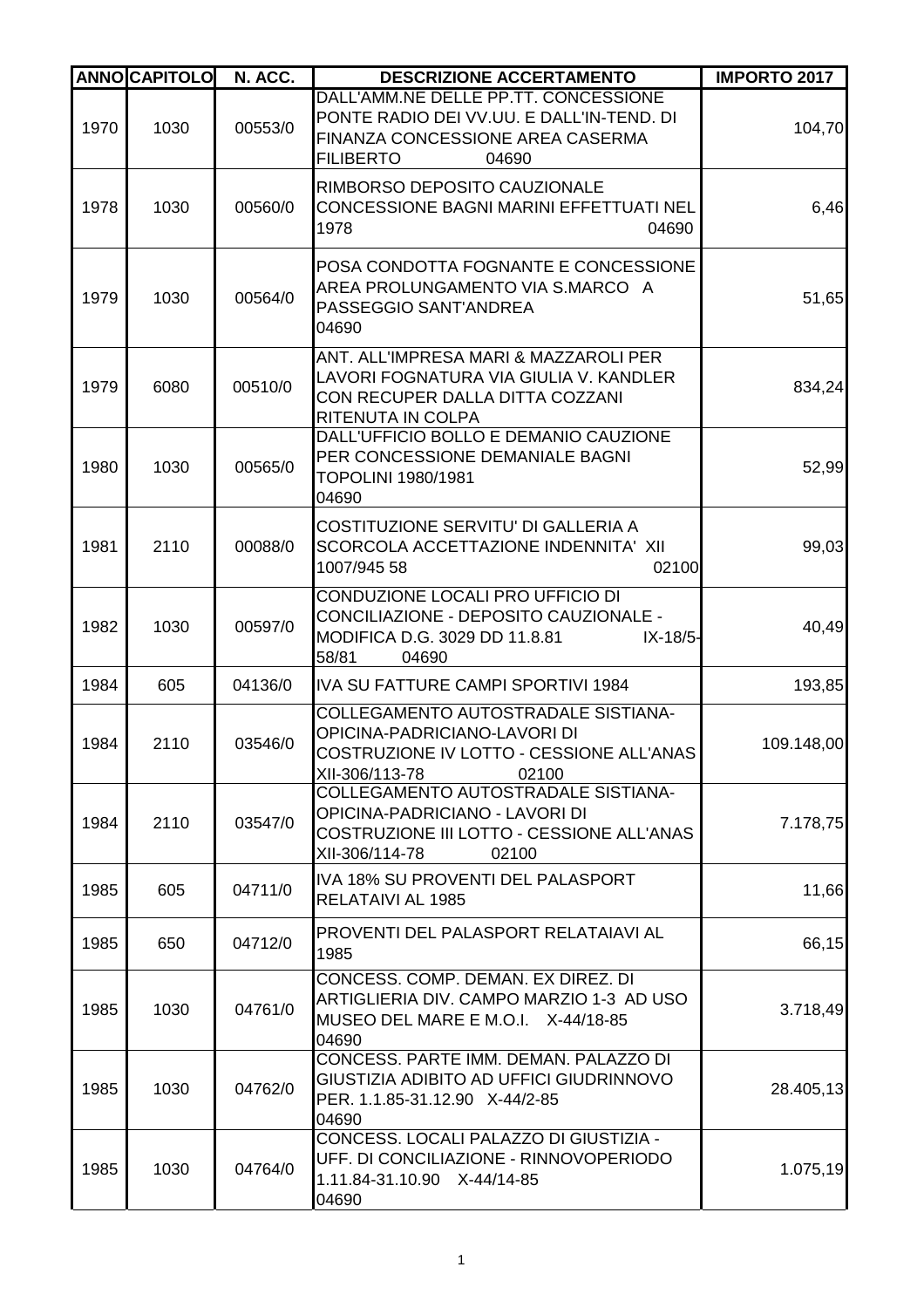|      | <b>ANNO CAPITOLO</b> | N. ACC. | <b>DESCRIZIONE ACCERTAMENTO</b>                                                                                                                       | <b>IMPORTO 2017</b> |
|------|----------------------|---------|-------------------------------------------------------------------------------------------------------------------------------------------------------|---------------------|
| 1986 | 605                  | 04796/0 | IVA 18% SU PROVENTI PALESTRE RELATIVI AL<br>1986                                                                                                      | 4,55                |
| 1986 | 650                  | 04741/0 | PROVENTI PALASPORT 1986                                                                                                                               | 1.000,89            |
| 1986 | 650                  | 04795/0 | <b>PROVENTI PALESTRE RELATIVE AL 1986</b>                                                                                                             | 25,41               |
| 1986 | 1035                 | 04799/0 | RIMBORSI VARI DI CONSUMI EGA NEI LOCALI IN<br><b>AFFITTO</b><br>01990                                                                                 | 178,76              |
| 1987 | 605                  | 04720/0 | IVA SU FATTURE PALESTRE RELATIVE AL 1987                                                                                                              | 1,95                |
| 1987 | 650                  | 04653/0 | PROVENTI PALASPORT RELATIVI AL 1987                                                                                                                   | 1.685,46            |
| 1988 | 650                  | 03638/0 | PROVAENTI PALAZZO DELLO SPORT - ANNO<br>1988                                                                                                          | 0,52                |
| 1988 | 650                  | 04111/0 | PROVENTI CAMPI SPORTIVI ANNO 1988                                                                                                                     | 490,63              |
| 1988 | 650                  | 04669/0 | <b>PROVENTI PISCINA BIANCHI - ANNO 1988</b>                                                                                                           | 0,39                |
| 1988 | 650                  | 04812/0 | FATTURE PALESTRE REALTIVE AL MESE DI<br><b>MARZO 1988</b>                                                                                             | 22,55               |
| 1988 | 650                  | 04814/0 | FATTURE PALASPORT RELATIVE AI MESI DI<br>GENNAIO-FEBBRAIO-MARZO-APRILE E MAGGIO<br>1988                                                               | 896,05              |
| 1988 | 650                  | 04816/0 | FATTURE PISCINA REALTIVE AL 1988 - MESI DI<br>GENNAIO-MARSO-APRILE-GIUGNO E LUGLIO                                                                    | 4,77                |
| 1988 | 1030                 | 04862/0 | DETERMINAZIONE SALDO AL 31.12.88 (DEP.<br>CAUZ. SPIAGGIA EX TOPOLINO - D.G. 3941/88)<br>04690                                                         | 103,29              |
| 1989 | 1030                 | 02071/0 | DEPOSITO CAUZ. IN C/C/P PER CONVENZIONE<br>COMUNE / FF.SS. PER TRANSITO NELLE ZONE<br>ADIACENTI IL 'SYLOS'<br>S.A.I.(B)-285/516-81<br>04690           | 3.356,97            |
| 1990 | 650                  | 00956/0 | <b>PROVENTI IMPIANTI SPORTIVI RELATIVI AL</b><br>1990                                                                                                 | 11.726,91           |
| 1990 | 1015                 | 02936/0 | RIMBORSI SPESE INQUILINI ALLOGGI<br>COMUNALI ISCRITTI A RUOLO E NON RISCOSSI                                                                          | 742,39              |
| 1990 | 1030                 | 00163/0 | RINNOVO CONCESSIONE DEMANIALE<br>MARITTIMA ANNI 1989/90 - SPIAGGIA EX<br>TOPOLINI DI BARCOLA - DEPOSITO<br><b>CAUZIONALE</b><br>STTL -7/2-90<br>04690 | 103,29              |
| 1990 | 1030                 | 01946/0 | RESTITUZIONE DEPOSITO CAUZIONALE<br>CONCESSIONE SOTTOSUOLO IMP. PROTEZIO<br>NE CATODICA 10-26/1-48/90<br>04690                                        | 258,23              |
| 1990 | 1030                 | 01988/0 | DEPOSITO CAUZIONALE RELATIVO<br>ALL'ATTRAVERSAMENTO FOGNARIO DELLA<br>LINEA TRIESTE C.M. - AQUILINIA<br>10\$-6/1-6/90<br>04690                        | 286,12              |
| 1991 | 650                  | 01320/0 | PROVENTI IMP. SPORTIVI - FATTURE - 1991<br>01100                                                                                                      | 63.740,72           |
| 1991 | 1015                 | 01935/0 | RIMBORSI SPESE DA INQUILINI ASSEGNATARI<br>DI ALLOGGI DI PROPRIETA' COMUNALE -<br><b>IMPORTI RUOLO DA N.1 A N.13/91</b>                               | 32.570,60           |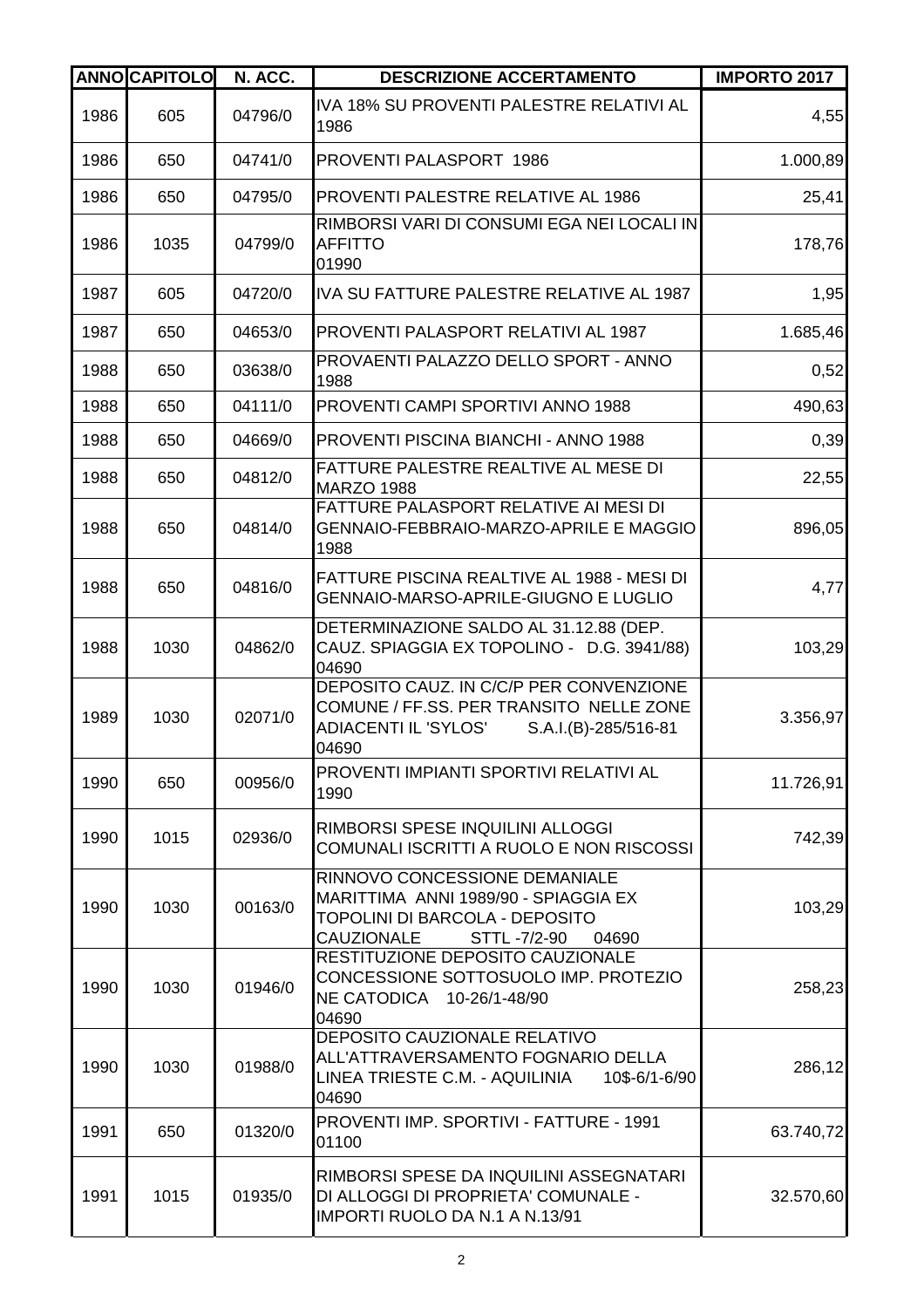|      | <b>ANNOCAPITOLO</b> | N. ACC. | <b>DESCRIZIONE ACCERTAMENTO</b>                                                                                                                           | <b>IMPORTO 2017</b> |
|------|---------------------|---------|-----------------------------------------------------------------------------------------------------------------------------------------------------------|---------------------|
| 1991 | 1030                | 00069/0 | DEPOSITO CAUZIONALE VERSATO ALL'E.A.P.T.<br>PER CONCESS. AREA DEMAN.MARITTIMA PER<br>POTENZ.IMP.FOGNARI ZONA INDUSTRIALE<br>10\$-6/2-8/90 (IMP.1066)04690 | 140,99              |
| 1991 | 1030                | 01792/0 | RECUPERO INTEGRAZIONE DEPOSITO<br>CAUZIONALE PER CONCESSIONE MQ 803 DI<br>AREA DEMANIALE MARITTIMA V.LE MIRAMARE<br>10-6/2-5/90<br>04690                  | 284,05              |
| 1991 | 6080                | 02704/0 | DICH. REDDITI MOD. 760 ANNO 1990 -<br><b>AUTOLIQUIDAZIONE IRPEG ILOR</b><br>RIMBORSO DA PARTE IACP 13-17/34-19/91<br>04620                                | 852,15              |
| 1992 | 650                 | 00159/0 | PISCINA DI ALTURA - CANONE PER AFFIDAM. IN<br>GESTIONE CONTROLLATA PER UN ANNO<br>STTL-135/68-84<br>01100                                                 | 1.549,37            |
| 1992 | 650                 | 00160/0 | CAMPO SPORTIVO DI V.FLAVIA - CANONE PER<br>AFFIDAM. IN GESTIONE CONTROLLATA PER 6<br>MESI AL C.S.PONZIANA<br>STTL-139/14-89<br>01100                      | 1.032,91            |
| 1992 | 650                 | 00302/0 | PROVENTI CAMPI E COMPLESSI SPORTIVI -<br>FATTURE IMPIANTI SPORTIVI<br><b>ANNO 1992</b><br>01100                                                           | 59.775,57           |
| 1992 | 650                 | 00476/0 | CAMPO SPORTIVO S.LUIGI - CANONE PER<br>AFFIDAM. IN GESTIONE CONTROLLATA STTL-<br>116/25-89<br>VEDI IMPP. 1537-1650<br>01100                               | 1.032,91            |
| 1992 | 1015                | 01007/0 | RIMBORSO SPESE DA INQUILINI<br>I SEM. 92<br>01612                                                                                                         | 11.478,93           |
| 1992 | 1030                | 01559/0 | CAUZIONE PER ATTRAVERS. FOGNARIO SOTT.<br>KM 4+725 LINEA TS C.M.-AQUILI NIA<br>$10-6/1-$<br>1/92<br>04690                                                 | 573,27              |
| 1993 | 650                 | 00156/0 | PROVENTI CAMPI E COMPLESSI SPORTIVI -<br><b>FATTURE IMPIANTI SPORTIVI</b><br>01100                                                                        | 13.542,76           |
| 1993 | 650                 | 00156/1 | STADIO ROCCO - COPPA PELE' - MUNDIALITO -<br>4 P.C. INCASSO DA INTROITARESSTTL-12/91-93<br>01100                                                          | 12.911,42           |
| 1993 | 840                 | 00189/0 | FITTI REALI - TERRENI COMUNALI ISCRITTI A<br><b>RUOLO</b><br>01300                                                                                        | 12.358,91           |
| 1993 | 1015                | 00892/0 | RIMBORSO SPESE DA INQUILINI ASSEGNATARI<br><b>ALLOGGI COMUNALI</b><br>01612                                                                               | 19.169,39           |
| 1993 | 1030                | 01096/0 | <b>CONCESSIONE IMMOBILE DEMANIALE</b><br>PALAZZO DI GIUSTIZIA - DEPOSITO CAUZ. 10-<br>1/350-90<br>04690                                                   | 14.202,56           |
| 1993 | 6080                | 00354/0 | NUOVO STADIO COM.LE - DANNEGGIAMENTI<br>DD 14.2.93 - RISARCIMENTO<br>STTL-12/13-4/93<br>04620                                                             | 12.290,05           |
| 1994 | 650                 | 04426/0 | FATT. IMPIANTI SPORTIVI RELATIVE AL 1994<br>01100                                                                                                         | 99.426,82           |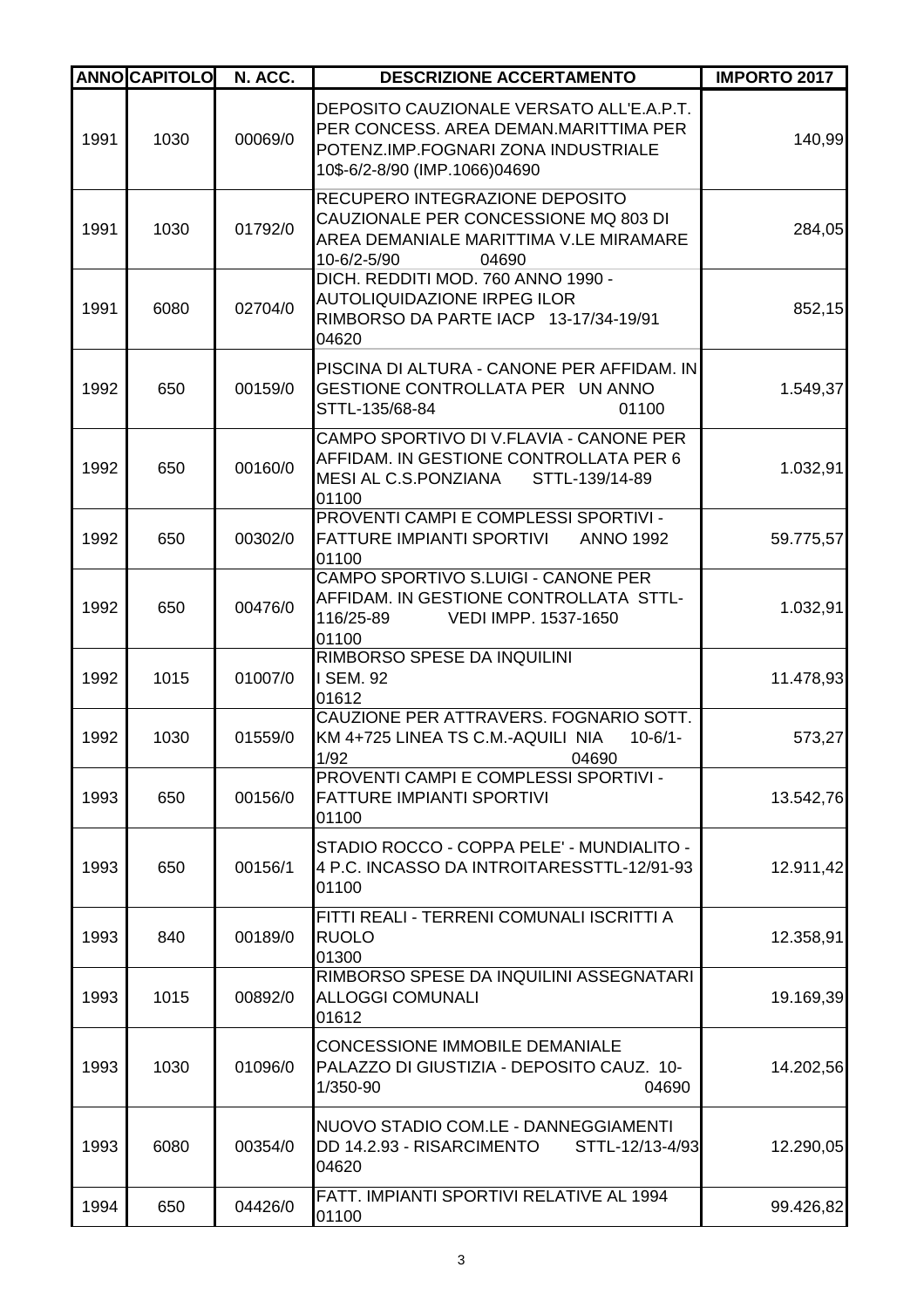|      | <b>ANNO CAPITOLO</b> | N. ACC. | <b>DESCRIZIONE ACCERTAMENTO</b>                                                                                                                          | <b>IMPORTO 2017</b> |
|------|----------------------|---------|----------------------------------------------------------------------------------------------------------------------------------------------------------|---------------------|
| 1994 | 840                  | 01024/0 | FITTI TERRENI 1994 - RUOLO 5/94<br>01300                                                                                                                 | 7.993,03            |
| 1994 | 890                  | 00599/0 | RUOLI 1-2-3-4 I SEM. 1994<br>E RUOLI 7-8<br>01400                                                                                                        | 96,17               |
| 1995 | 650                  | 04125/0 | FATTURE IMPIANTI SPORTIVII RELATIVE AL<br>1995                                                                                                           | 13.159,68           |
| 1995 | 1030                 | 01916/0 | ACCESSO AL SISTEMA INFORMATICO DELLA<br>DIREZIONE GENERALE DELLA MOTORIZ<br>ZAZIONE CIVILE E T.C. - DEPOSITO<br><b>CAUZIONALE</b><br>5-78/12-95<br>04690 | 774,69              |
| 1995 | 1035                 | 03423/0 | IMMOBILE VIA DEGLI ALPINI 117/1 -<br><b>CONTRIBUTO UNA TANTUM PER</b><br>IRSTRUTTURAZIONE (DAL CONI) DG. 3018<br>20/12/95                                | 25.822,84           |
| 1996 | 605                  | 04630/0 | IVA SU PROVENTI IMPIANTI SPORTIVI - ANNO<br>1996                                                                                                         | 3.074,02            |
| 1996 | 645                  | 02801/0 | COMPLESSO SPORTIVO DI PROSECCO - CAMPI<br>DI BASEBALL, HOCKEY PRATO E PA-LAZZINA -<br>RIMBORSO SPESE CONS.ENERGETICI                                     | 10.329,14           |
| 1996 | 650                  | 04629/0 | PROVENTI IMPIANTI SPORTIVI IN ECONOMIA -<br><b>ANNO 1996</b>                                                                                             | 15.911,79           |
| 1996 | 810                  | 04602/0 | <b>INFRAZIONI 1996 - EMESSI RUOLI COATTIVI NEL</b><br>1999 E 2000                                                                                        | 260.861,88          |
| 1996 | 940                  | 00704/0 | ELEZIONE COMITATI AMMINISTRAZIONE BENI<br>CIVICI FRAZIONALI - 26.5.96 01530 (BARCOLA<br>8.726,67 V.IMP. 97/5192 - OPICINA 28.909,91<br>V.IMP. 97/5197)   | 2.944,94            |
| 1996 | 2110                 | 00181/0 | COMPENDIO DI V.DELL'ACQUA - INTERVENTO<br>DI RECUPERO URBANISTICO A CURA<br><b>DELL'IACP</b><br>10-12/172-92<br>02100                                    | 105.157,96          |
| 1997 | 645                  | 00285/0 | <b>IMPIANTI SPORTIVI IN CONCESSIONE -</b><br><b>IMPONIBILE 1997</b>                                                                                      | 7.689,05            |
| 1997 | 645                  | 00286/0 | *IVA* IMPIANTI SPORTIVI IN CONCESSIONE -<br><b>IVA 19%</b>                                                                                               | 1.471,90            |
| 1997 | 650                  | 00283/0 | PROVENTI IMPIANTI SPORTIVI IN ECONOMIA<br><b>IMPONIBILE 1997</b>                                                                                         | 2.199,10            |
| 1997 | 650                  | 00284/0 | *IVA *PROVENTI IMPIANTI SPORTIVI IN<br>ECONOMIA - I.V.A. 19%                                                                                             | 397,54              |
| 1997 | 830                  | 00384/0 | <b>EMISSIONE RUOLI I SEMESTRE 1997-</b><br><b>IMPONIBILE SU FITTI RILEVANTI</b>                                                                          | 336,13              |
| 1997 | 830                  | 00388/0 | EMISSIONE RUOLI I SEMESTRE 1997 - IVA SU<br>FITTI RILEVANTI                                                                                              | 84,58               |
| 1997 | 840                  | 00385/0 | <b>EMISSIONE RUOLI I SEMESTRE 1997</b>                                                                                                                   | 71,38               |
| 1998 | 50                   | 01720/0 | RUOLO 2023/98 - TASSA CONCESSIONI<br><b>COMUNALI</b>                                                                                                     | 2.793,62            |
| 1998 | 50                   | 01722/0 | RUOLO 2023/98 FEBBRAIO. PENA PECUN. E<br><b>INTERESSI.</b>                                                                                               | 9.956,47            |
| 1998 | 280                  | 00856/0 | COSTITUZIONE ARCHIVIO GENERALE 3^ FASE -<br>APPROV.PROGETTO PER L'OCCUP. PER<br>CONTR.FONDO TRIESTE 1998 AFF.GEN.26/4-<br>3/98-98                        | 154.603,98          |
| 1998 | 645                  | 00753/0 | PROVENTI IMPIANTI SPORTIVI IN<br><b>CONCESSIONEAPRILE 1998</b>                                                                                           | 0,21                |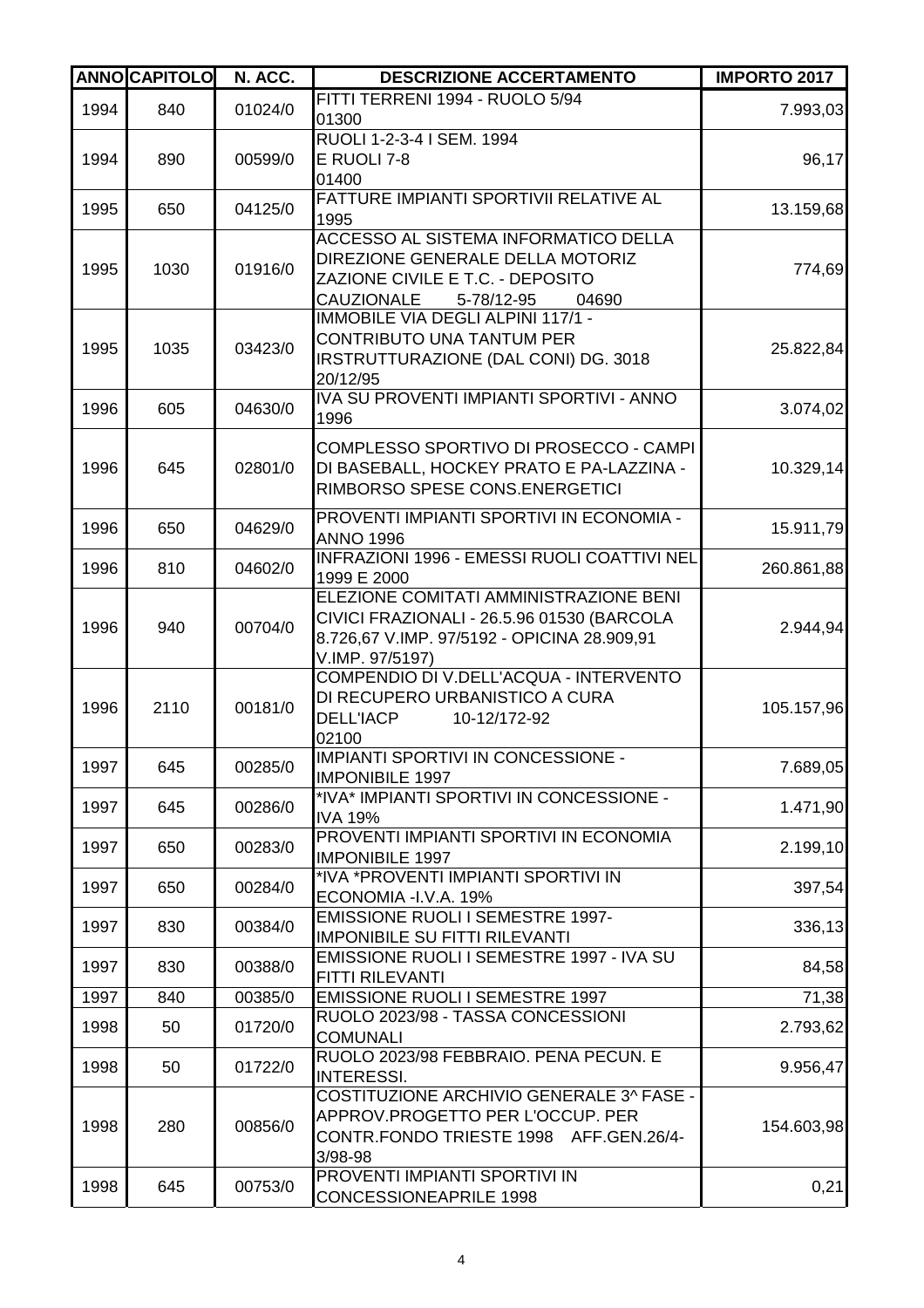|      | <b>ANNOCAPITOLO</b> | N. ACC. | <b>DESCRIZIONE ACCERTAMENTO</b>                                                                                                                             | <b>IMPORTO 2017</b> |
|------|---------------------|---------|-------------------------------------------------------------------------------------------------------------------------------------------------------------|---------------------|
| 1998 | 650                 | 00410/0 | PROVENTI FATTURE IMPIANTI SPORTIVI IN<br><b>ECONOMIA</b>                                                                                                    | 6.305,85            |
| 1998 | 790                 | 01714/0 | ILLECITI MERCATI ANNI 92, 95, 96 E 97. RUOLO<br>5108/98 - LUGLIO - SANZIONI.                                                                                | 614,56              |
| 1998 | 790                 | 01715/0 | RUOLO 5108/98 - LUGLIO. MAGGIORAZIONI.                                                                                                                      | 109,48              |
| 1998 | 790                 | 01716/0 | RUOLO 5108/98 - LUGLIO. IVA DI RIVALSA.                                                                                                                     | 20,64               |
| 1998 | 810                 | 01749/0 | INFRAZIONI AL CODICE DELLA STRADA ANNO<br>1998                                                                                                              | 3.148.385,05        |
| 1998 | 830                 | 00549/0 | emissione ruoli 1998 - imponibile su fatture fitti<br>commerciali                                                                                           | 10.705,99           |
| 1998 | 1012                | 01327/0 | RINNOVO CONCESSIONE AREE DI TRANSITO<br>PEDONALE E MOTORIZZATO ADIACENTI EX<br>SILOS E STAZIONE FERROVIARIA<br>TERR. 17/9-97                                | 516,82              |
| 1999 | 40                  | 01082/0 | TARSU - EMISSIONE RUOLI PRINCIPALI 1999 -<br><b>TASSA LORDA</b>                                                                                             | 494.609,56          |
| 1999 | 280                 | 00894/0 | CONTRIBUTO FINALIZZATO ALLA<br>COSTITUZIONE DELL'ARCHIVIO GENERALE 1-<br>26/4-1/3-99                                                                        | 141.942,03          |
| 1999 | 645                 | 00576/0 | vendite1999                                                                                                                                                 | 28.502,98           |
| 1999 | 650                 | 00575/0 | vendite 1999                                                                                                                                                | 68.713,49           |
| 1999 | 650                 | 01559/0 | ACCERTAMENTO MAGGIORAZIONE RUOLO<br>2455/99 IMPIANTI SPORTIVI 90/91/93                                                                                      | 1.838,51            |
| 1999 | 790                 | 01546/0 | RUOLO 5026/99 COMMERC IO E MERCATI SANZ.<br>AMM.VE E MAGGIORAZIONE                                                                                          | 1.623,63            |
| 1999 | 790                 | 01547/0 | RUOLO 5010/99 COMMERCIO E MERCATI SANZ.<br>AMM.VE E MAGGIORAZIONE                                                                                           | 62.589,23           |
| 1999 | 810                 | 01105/0 | EMISSIONE RUOLO 5006/99 INFRAZIONI CDS<br>95/96                                                                                                             | 123.766,01          |
| 1999 | 830                 | 00886/0 | CANONI DI LOCAZIONE 1999 RILEVANTI -<br><b>IMPONIBILE</b>                                                                                                   | 19.772,09           |
| 1999 | 830                 | 00887/0 | 1999 - IVA SU CANONI AFFITTI COMMERCIALI                                                                                                                    | 7.078,98            |
| 1999 | 1010                | 00273/0 | RECUPERO DEP. CAUZIONALE LOCAZIONE<br><b>GIARDINO DI VIA S. MARCO DI PROPRIETA'</b><br>FFSS AD USO SERVIZIO VERDE PUBBLICO (V.<br>IMP.1970)<br>IMM. 9/10-98 | 387,34              |
| 1999 | 1030                | 01641/0 | MAGGIORAZIONE SU RUOLO 5701/99 CANONI<br><b>TELEFONICI TAXI</b>                                                                                             | 11,30               |
| 1999 | 2540                | 00097/0 | RISTR.PALAZZO ZOIS E COMPL.PALAZZO<br>CIVRANI, ALLEST. ATTREZZ. E RIQUAL.<br>PERTINENZE - APPROV.PROGETTO-FONDO TS<br>(IMP.99/799) ARCH-26/23-97            | 476.011,27          |
| 2000 | 5                   | 00564/0 | ICI - EMISSIONE AVVISI DI LIQUIDAZIONE 2000<br>PER VARIAZIONE RENDITA CATASTALE DA 1 A<br>650 - IMPOSTA                                                     | 70.651,33           |
| 2000 | 5                   | 01034/0 | ICI - AVVISI DI LIQUIDAZIONE NOTIFICATI<br>LUGLIO 2000 E MESI SUCCESSIVI                                                                                    | 390.694,23          |
| 2000 | 5                   | 01473/0 | <b>INTEGRAZIONE EMISSIONE AVVISI DI</b><br>LIQUIDAZIONE, CONTESTAZIONE E<br>ACCERTAMENTO 2000                                                               | 8.864,49            |
| 2000 | 10                  | 01462/0 | AVVISI DI ACCERTAMENTO EMESSI NEL 2000<br>RELATIVI A VARI ESERCIZI                                                                                          | 261.851,15          |
| 2000 | 645                 | 00262/0 | proventi impianti sportivi in concessione                                                                                                                   | 19.434,27           |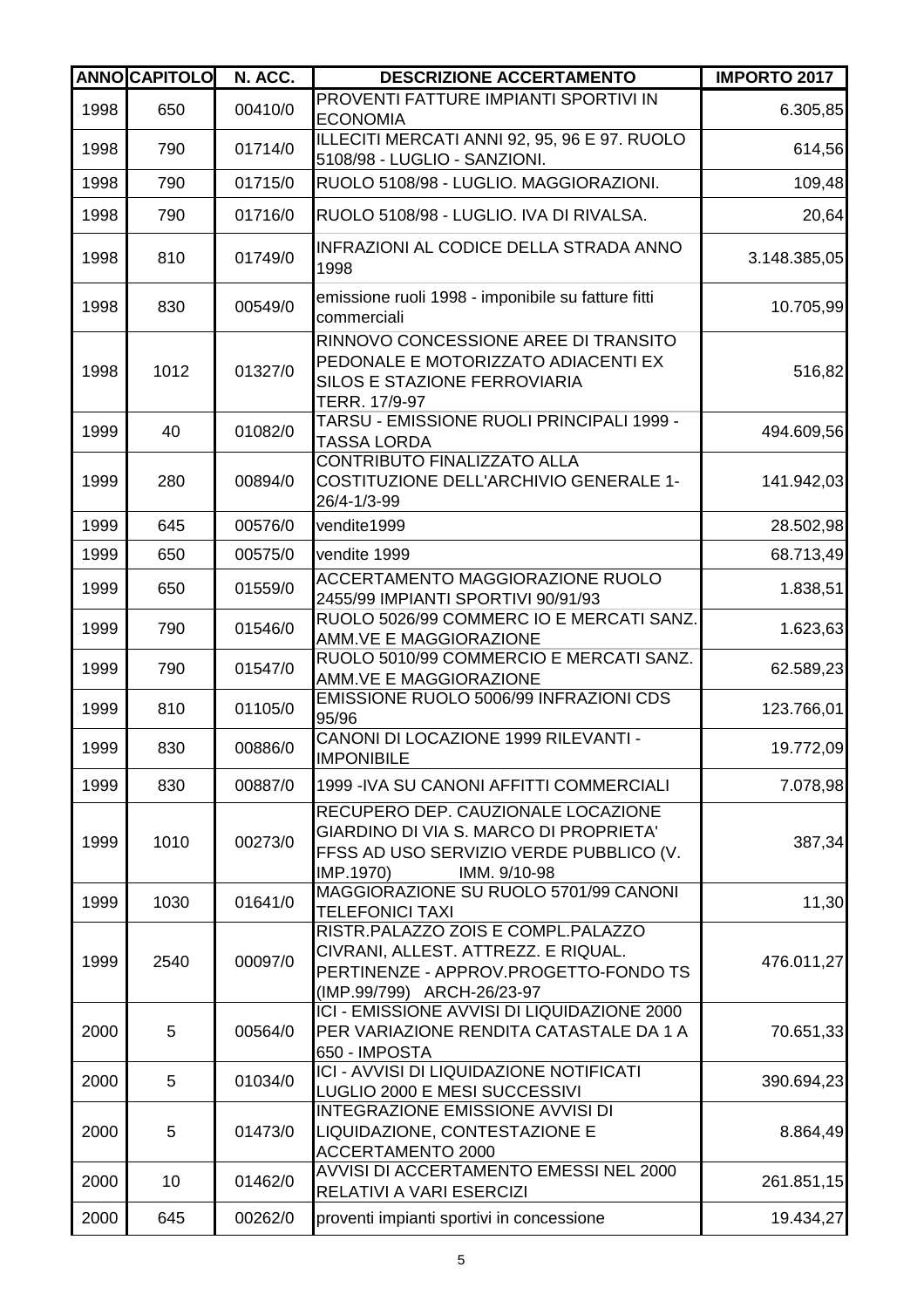|      | <b>ANNO CAPITOLO</b> | N. ACC. | <b>DESCRIZIONE ACCERTAMENTO</b>                                                                                                                               | <b>IMPORTO 2017</b> |
|------|----------------------|---------|---------------------------------------------------------------------------------------------------------------------------------------------------------------|---------------------|
| 2000 | 650                  | 00261/0 | proventi impianti sportivi in economia 2000                                                                                                                   | 28.988,50           |
| 2000 | 810                  | 00061/0 | INFRAZIONI AL CODICE DELLA STRADA - ANNO<br>2000                                                                                                              | 787.779,60          |
| 2000 | 810                  | 01253/0 | EMISSIONE RUOLI 2000 COMPETENZA 95/96 -<br><b>MAGGIORAZIONI</b>                                                                                               | 102.918,85          |
| 2000 | 830                  | 00780/0 | <b>CANONI RILEVANTI 2000</b>                                                                                                                                  | 9.118,15            |
| 2001 | 50                   | 01395/0 | ruolo 2498/01 tassa su concessioni comunali -<br>sanzione e maggiorazione                                                                                     | 4.588,96            |
| 2001 | 650                  | 00241/0 | Proventi impianti sportivi in economia 2001                                                                                                                   | 2.599,78            |
| 2001 | 780                  | 01386/0 | RUOLI VARI 2001 - SANZIONE E<br><b>MAGGIORAZIONE</b>                                                                                                          | 45.485,16           |
| 2001 | 790                  | 01274/0 | RUOLO 15509/2000 - SERVIZIO MERCATI<br>SANZIONE E MAGGIORAZIONE                                                                                               | 7.955,11            |
| 2001 | 790                  | 01269/0 | ruolo 5047/2000 servizio commercio e mercati<br>sanzioni e maggiorazione                                                                                      | 4.241,75            |
| 2001 | 790                  | 01387/0 | RUOLI VARI 2001 - SANZIONE E                                                                                                                                  | 19.699,77           |
| 2001 | 790                  | 01402/0 | <b>MAGGIORAZIONE</b><br>ruoli vari del 2001 per infrazioni ai regolamenti del<br>commercio e mercati - vendite senza licenza -<br>sanzioni e maggiorazioni    | 197.364,68          |
| 2001 | 790                  | 01402/0 | RUOLI VARI DEL 2001 PER INFRAZIONI AI<br>REGOLAMENTI DEL COMMERCIO E MERCATI -<br>VENDITE SENZA LICENZA - SANZIONI E<br><b>MAGGIORAZIONI</b>                  | 201.418,19          |
| 2001 | 790                  | 01403/0 | rruoli 3998/2000 e 11725/2000 - violazioni ai<br>regolamenti del commercio - sanzioni e<br>maqggiorazioni                                                     | 29.133,56           |
| 2001 | 830                  | 00621/0 | CANONI DI LOCAZIONI COMMERCIALI INSERITI<br>NEI RUOLI 2001                                                                                                    | 13.433,92           |
| 2001 | 996                  | 01073/0 | L.R. 40/90 - PROLUNGAMENTO COLLETTORE<br>COSTIERO - AZIONE DI RIVALSA SULLA<br>CAUZIONE 7-102/98/177-2001                                                     | 16.784,85           |
| 2001 | 1070                 | 00261/0 | RISOLUZIONE CONTRATTO REP. N 52539 dd<br>20.4.2000 CON LA DITTA AD RICERCA S.R.L. -<br>RISARCIM. DANNI CON INCAMERAM. POLIZZA<br>FID. AFF.GEN. 1-26/3-2/61-99 | 13.736,72           |
| 2001 | 1070                 | 00262/0 | RISOLUZIONE CONTRATTO REP. N.52539 dd<br>20.4.2000 CON LA DITTA AD RICERCA S.R.L. -<br>RISARCIM. DANNI - AZIONE DI RECUPERO<br>AFF.GEN. 1-26/3-2/61-99        | 6.459,64            |
| 2001 | 2900                 | 01125/0 | EMISSIONE RUOLI 2001 CONDONO EDILIZIO N.<br>2481-3050 DD.10/06/2001                                                                                           | 106,08              |
| 2002 | 10                   | 00596/0 | ICIAP COMPETENZA 96 97                                                                                                                                        | 38.367,71           |
| 2002 | 650                  | 00090/0 | PROVENTI IMPIANTI SPORTIVI IN ECONOMIA -<br>2002                                                                                                              | 90.648,22           |
| 2002 | 650                  | 00091/0 | PROVENTI IMPIANTI SPORTIVI IN<br>CONCESSIONE - 2002                                                                                                           | 18.045,51           |
| 2002 | 740                  | 01256/0 | ruolo 1557/2000 - mancato ritiro concessioni edlilizie<br>sanzione e maggiorazione                                                                            | 69,29               |
| 2002 | 790                  | 01257/0 | illeciti servizio commercio e mercati - ruolo<br>1557/2000 sanzione e maggiorazione                                                                           | 18.365,50           |
| 2002 | 790                  | 01260/0 | RUOLO 13537/00 SANZIONI E MAGGIORAZIONI<br><b>COMMERCIO E MERCATI</b>                                                                                         | 1.053,57            |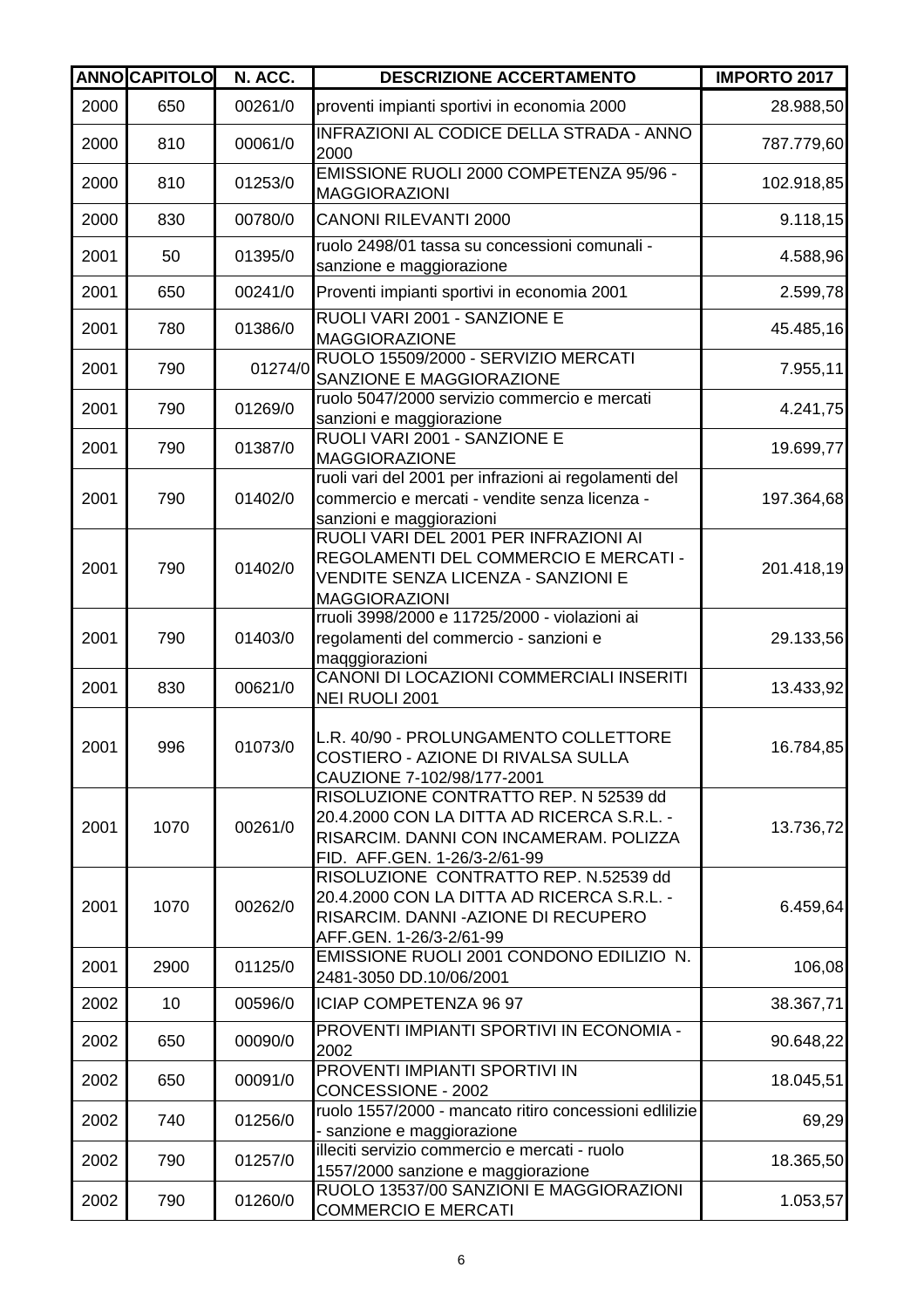|      | <b>ANNOCAPITOLO</b> | N. ACC. | <b>DESCRIZIONE ACCERTAMENTO</b>                                                                                                               | <b>IMPORTO 2017</b> |
|------|---------------------|---------|-----------------------------------------------------------------------------------------------------------------------------------------------|---------------------|
| 2002 | 790                 | 01261/0 | RUOLO 2766/2000 SANZIONI E MAGGIORAZIONI<br><b>COMMERCIO E MERCATI</b>                                                                        | 60.221,59           |
| 2002 | 790                 | 01265/0 | RUOLO 1425/2000 SANZIONI E MAGGIORAZIONE<br><b>COMMERCIO E MERCATI</b>                                                                        | 1.996,02            |
| 2002 | 790                 | 01266/0 | RUOLO 1426/2000 SANZIONI E MAGGIORAZIONE<br><b>COMMERCIO E MERCATI</b>                                                                        | 84,70               |
| 2002 | 790                 | 01269/0 | PARZIALE RUOLO 2552/2001 SANZIONI E<br>MAGGIORAZIONI SERVIZIO MERCATI                                                                         | 71.950,93           |
| 2002 | 790                 | 01301/0 | RUOLO 9794/2000 (cod. 29764) SANZIONI E<br>MAGGIORAZIONE COMMERCIO E MERCATI                                                                  | 1.938,25            |
| 2002 | 810                 | 00342/0 | AMMENDE E OBLAZIONI PER<br>CONTRAVVENZIONI ALLE NORME SULLA<br>CIRCOLAZIONE STRADALE - ANNO 2002                                              | 456.603,47          |
| 2002 | 1030                | 00847/0 | Riviera di Barcola - rinnovo concess. Topolini e 4<br>aree demaniali marittime -2002/2007 -recupero<br>dep.cauz. (imp.5026) SAS-11/3/2-9/2002 | 2.200,00            |
| 2002 | 2900                | 01321/0 | ruolo 2002/2763 - mancati pagamenti sanzioni<br>pecuniarie per abusi edilizi - 70%                                                            | 8.587,81            |
| 2003 | 10                  | 01190/0 | emissione ruoli ICIAP 2003/1683-4895-2637-2519-<br>19387-2983                                                                                 | 3.758,50            |
| 2003 | 650                 | 00145/0 | PROVENTI IMPIANTI SPORTIVI IN ECONOMIA -<br><b>ANNO 2003</b>                                                                                  | 159.038,03          |
| 2003 | 650                 | 00146/0 | PROVENTI IMPIANTI SPORTIVI IN<br>CONCESSIONE - ANNO 2003                                                                                      | 33.616,06           |
| 2003 | 650                 | 00147/0 | CORRISPETTIVI BAGNI DIURNI - ANNO 2003<br>SAS-7/2/1-03-221                                                                                    | 380,00              |
| 2003 | 740                 | 01309/0 | RUOLO 2748/02 SERV. CONCESSIONI EDILIZIE                                                                                                      | 11.020,43           |
| 2003 | 780                 | 01306/0 | RUOLO 4868/00 INFRAZIONI AL REGOLAMENTO<br><b>MERCATI</b>                                                                                     | 1.859,23            |
| 2003 | 780                 | 01318/0 | RUOLI VARI 2003 - SANZIONI POLIZIA<br><b>GIUDIZIARIA</b>                                                                                      | 41.791,34           |
| 2003 | 780                 | 01319/0 | RUOLI 2002 SANZIONI POLIZIA GIUDIZIARIA                                                                                                       | 22.292,60           |
| 2003 | 790                 | 01308/0 | RUOLO2748/02 COMMERCIO E MERCATI                                                                                                              | 10.030,05           |
| 2003 | 790                 | 01317/0 | RUOLI VARI 2003 - SERVIZIO MERCATI -<br>SANZIONE E MAGGIORAZIONE                                                                              | 98.210,91           |
| 2003 | 806                 | 01336/0 | EMISSIONE RUOLI 2003 - EX ARTICOLO 18<br>LEGGE 689/81                                                                                         | 20.307,21           |
| 2003 | 810                 | 00133/0 | <b>AMMENDE E OBLAZIONI PER</b><br>CONTRAVVENZIONI ALLE NORME SULLA<br>CIRCOLAZIONE STRADALE - ANNO 2002                                       | 181.142,61          |
| 2004 | 40                  | 00875/0 | TARSU - AVVISI SUPPLETIVI DI PAGAMENTO<br>DAL 1998 AL 2003                                                                                    | 435.730,76          |
| 2004 | 45                  | 00634/0 | RISCOSSIONE TASSA SMALTIMENTO RIFIUTI<br>SOLIDI URBANI ANNO 2004                                                                              | 241.023,98          |
| 2004 | 45                  | 00876/0 | ADDIZIONALE TARSU - AVVISI SUPPLETIVI DI<br>PAGAMENTO DAL 1998 AL 2004<br>$9 - 8/35 - 1/04$                                                   | 12.347,12           |
| 2004 | 650                 | 00093/0 | PROVENTI IMPIANTI SPORTIVI IN ECONOMIA -<br>2004                                                                                              | 99.491,12           |
| 2004 | 650                 | 00094/0 | PROVENTI IMPIANTI SPORTIVI IN<br>CONCESSIONE - 2004                                                                                           | 26.052,44           |
| 2004 | 810                 | 00933/0 | RISCOSSIONI SANZIONI AL CODICE DELLA<br>STRADA - ANNO 2004.                                                                                   | 26.055,29           |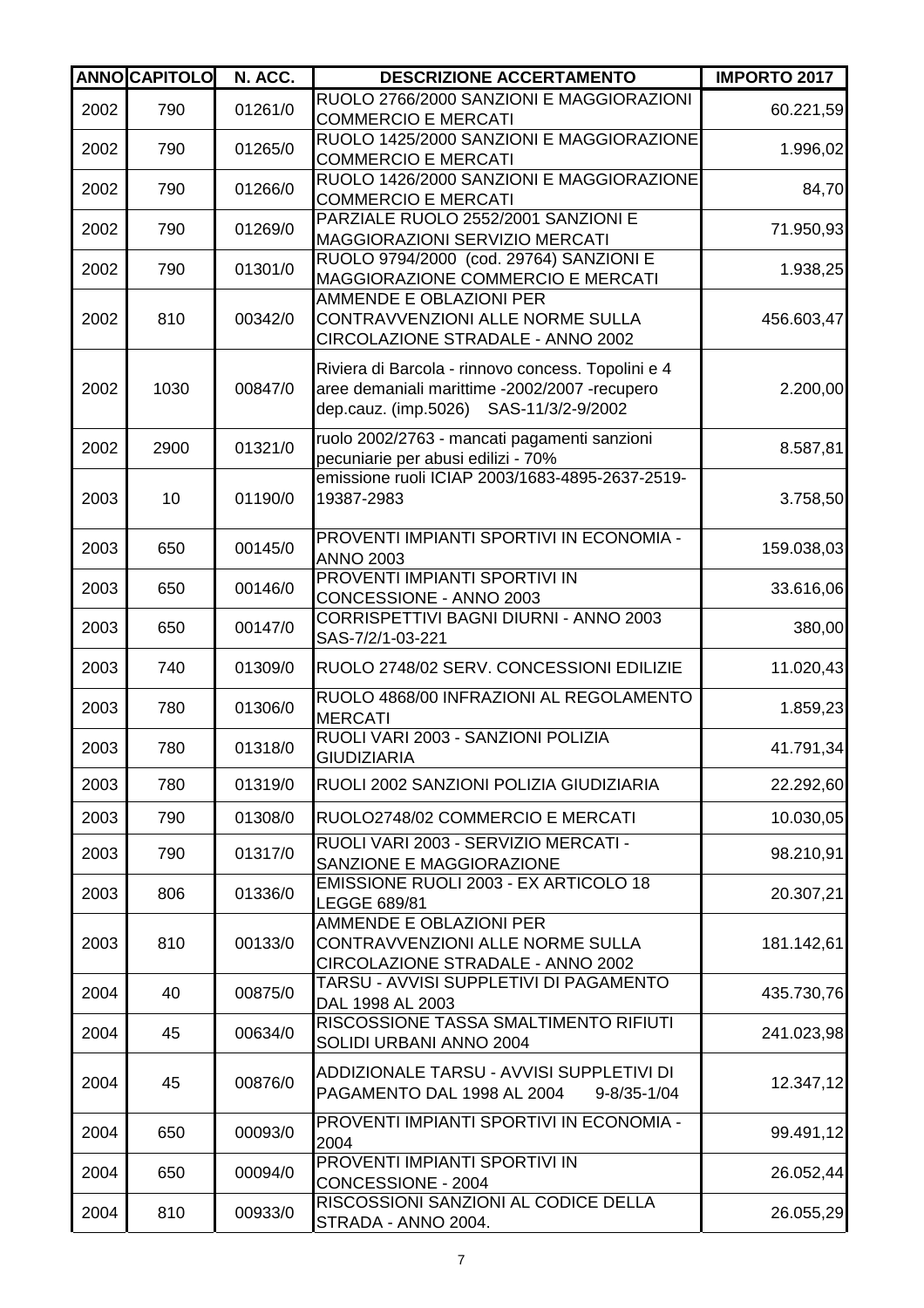|      | <b>ANNOCAPITOLO</b> | N. ACC. | <b>DESCRIZIONE ACCERTAMENTO</b>                                                                                                 | <b>IMPORTO 2017</b> |
|------|---------------------|---------|---------------------------------------------------------------------------------------------------------------------------------|---------------------|
| 2004 |                     |         | CREDITO D'IMPOSTA EX DPR 917/1986<br><b>MATURATO SUI DIVIDENDI DISTRIBUITI</b><br>DALL'ALLORA ACEGAS SPA NEL 2001               | 4.672.573,73        |
| 2005 | 45                  | 00552/0 | RISCOSSIONE DELLA TASSA SMALTIM. RIFIUTI<br>SOLIDI URB. ANNO 2005 - ADDIZIONALE                                                 | 56.239,09           |
| 2005 | 45                  | 01195/0 | RISCOSSIONE TASSA SMALTIMENTO RIFIUTI<br>SOLIDI URBANI-AVVISI PAGAMENTO ANNI DA<br>1998 A 2005 -                                | 158.241,32          |
| 2005 | 650                 | 00084/0 | PROVENTI IMPIANTI SPORTIVI IN ECONOMIA<br>2005                                                                                  | 21.639,98           |
| 2005 | 1030                | 00338/0 | <b>RECUPERO CAUZIONE PER CONCESSONE</b><br>MARITTIMA - BARCOLA, EX-CEDAS - PER "LA<br>MULA DE TRIESTE" T.P. N0-71/14/22-2004    | 885,42              |
| 2006 | 40                  | 00648/0 | RISCOSSIONE TARSU AVVISI PAGAMENTO 2006                                                                                         | 319.029,99          |
| 2006 | 41                  | 00816/0 | RISCOSSIONE TASSA SMALTIMENTO RIFIUTI<br>SOLIDI URBANI - AVVISI PAGAMENTO RELATIVI<br><b>ANNI DAL 2000 AL 2006</b>              | 66.071,47           |
| 2006 | 41                  | 01032/0 | RISCOSSIONE TASSA SMALTIMENTO RIFIUTI<br>SOLIDI URBANI - AVVISI PAGAMENTO RELATIVI<br>ANNI DAL 2001 AL 2006                     | 201.828,59          |
| 2006 | 41                  | 01300/0 | RISCOSSIONE TASSA SMALTIMENTO RIFIUTI<br>SOLIDI URBANI-AVVISI PAGAMENTO ANNI DAL<br>2001 AL 2006                                | 256.206,98          |
| 2006 | 41                  | 01301/0 | RISCOSSIONE TASSA SMALTIMENTO RIFIUTI<br>SOLIDI URBANI - AVVISI PAGAMENTO RELATIVI                                              | 277.207,53          |
| 2006 | 45                  | 00649/0 | RISCOSSIONE TARSU AVVISI PAGAMENTO 2006                                                                                         | 37.694,76           |
| 2007 | 6                   | 01413/0 | AVVISI DI ACCERTAMENTO ICI RELATIVI AGLI<br>ANNI DAL 2002 AL 2006<br>I5/49/24/1/08(9684)                                        | 97.829,90           |
| 2007 | 41                  | 00778/0 | RISCOSSIONETASSA SMALTIMENTO RIFIUTI<br>SOLIDI URBANI - AVVISI DI PAGAMENTO<br>RELATIVI AGLI ANNI DAL 2000 AL 2007              | 78.948,93           |
| 2007 | 41                  | 01040/0 | RISCOSSIONE TASSA SMALTIMENTO RIFIUTI<br>SOLIDI URBANI-AVVISI PAGAMENTO RELATIVI<br>ANNI DAL 2002 AL 2007 15/46/579/1/07(19159) | 81.275,90           |
| 2007 | 41                  | 01040/0 | RISCOSSIONE TASSA SMALTIMENTO RIFIUTI<br>SOLIDI URBANI-AVVISI PAGAMENTO RELATIVI<br>ANNI DAL 2002 AL 2007                       | 142.433,99          |
| 2007 | 41                  | 01081/0 | RISCOSSIONE TASSA SMALTIMENTO RIFIUTI<br>SOLIDI URBANI - AVVISI DI PAGAM. ANNI 2002-<br>2007 15/46/608/1/07(20474)              | 193.651,13          |
| 2008 | 41                  | 00905/0 | RISCOSSIONE TASSA SMALTIMENTO RIFIUTI<br>SOLIDI URBANI - AVVISI DI PAGAMENTO<br>RELATIVI AGLI ANNI DAL 2002 AL 2008             | 1.854.576,44        |
| 2008 | 45                  | 00690/0 | RISCOSSIONE DELLA TASSA DI SMALTIMENTO<br>RIFIUTI SOLIDIURBANI - AVVISI DI PAGAMENTO<br>RELATIVI ALL'ANNO 2008                  | 27.125,14           |
| 2008 | 810                 | 00394/0 | RISCOSSIONI PER SANZIONI AMM.VE SU<br>INFRAZIONI AL C.D.S. - ANNO 2008.                                                         | 392.695,83          |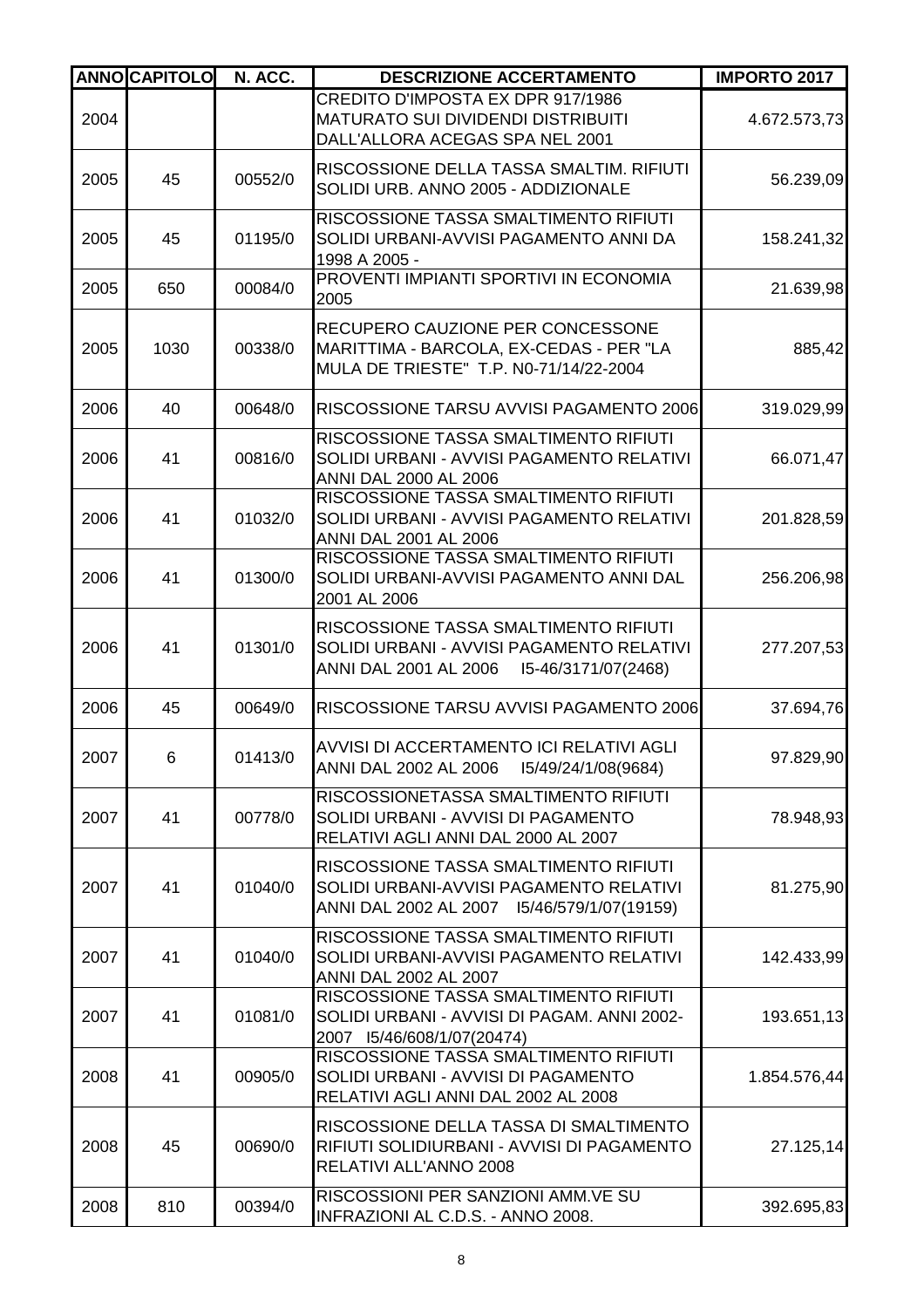|      | <b>ANNOCAPITOLO</b> | N. ACC. | <b>DESCRIZIONE ACCERTAMENTO</b>                                                                                                                       | <b>IMPORTO 2017</b> |
|------|---------------------|---------|-------------------------------------------------------------------------------------------------------------------------------------------------------|---------------------|
| 2009 | 40                  | 00787/0 | RISCOSSIONE DELLA TASSA DI SMALTIMENTO<br>RIFIUTI SOLIDI URBANI - AVVISI DI PAGAMENTO<br>RELATIVI ALL'ANNO 2009                                       | 82.586,64           |
| 2009 | 41                  | 00975/0 | RISCOSSIONE TASSA SMALTIMENTO RIFIUTI<br>SOLIDI URBANI - AVVISI DI PAGAMENTO<br>RELATIVI AGLI ANNI DAL 2002 AL 2009                                   | 1.496.952,39        |
| 2009 | 45                  | 00788/0 | RISCOSSIONE DELLA TASSA DI SMALTIMENTO<br>RIFIUTI SOLIDI URBANI - AVVISI DI PAGAMENTO<br>RELATIVI ALL'ANNO 2009                                       | 84.682,47           |
| 2009 | 810                 | 00392/0 | RISCOSSIONI PER SANZIONI SU INFRAZIONI AL<br>CODICE DELLA STRADA ANNO 2009.                                                                           | 93.164,65           |
| 2009 | 968                 | 00985/0 | SALDO PER NEGATIVO PER RECUPERO<br>COMPETENZE PIERETTI SONIA PERIODO<br>20.9.07-31.7.09 A SEGUITO RISOLUZIONE<br>RAPPORTO DI LAVORO (VEDI DX 2786/09) | 40.080,04           |
| 2010 | 41                  | 00673/0 | Riscossione della tassa di smaltimento rifiuti solidi<br>urbani; avvisi pagamento relativi agli anni dal 2002<br>al 2010                              | 500.000,00          |
| 2010 | 41                  | 00754/0 | Riscossione della tassa di smaltimento rifiuti solidi<br>urbani; avvisi di pagamento relativi agli anni dal<br>2002 al 2009                           | 592.032,11          |
| 2010 | 41                  | 01329/0 | Riscossione della tassa di smaltimento rifiuti solidi<br>urbani; avvisi di pagamento relativi agli anni dal<br>2003 al 2010                           | 57.974,49           |
| 2010 | 45                  | 00646/0 | Riscossione della tassa di smaltimento rifiuti solidi<br>urbani; avvisi di pagamento relativi all'anno 2010 .l-<br>46/404/10-1(13799                  | 46.463,99           |
| 2010 | 810                 | 00499/0 | RISCOSSIONI PER SANZIONI SU INFRAZIONI AL<br>CODICE DELLA STRADA ANNO 2010.                                                                           | 413.589,96          |
| 2011 | 41                  | 00590/0 | Riscossione della tassa di smaltimento rifiuti solidi<br>urbani; avvisi di pagamento relativi agli anni dal<br>2003 al 2011                           | 821.847,75          |
| 2011 | 41                  | 01126/0 | Riscossione tarsu; avvisi di pagamento relativi anni<br>dal 2003 al 2011.                                                                             | 135.423,39          |
| 2011 | 810                 | 00300/0 | RISCOSSIONI PER SANZIONI SU INFRAZIONI AL<br>CODICE DELLA STRADA ANNO 2011.                                                                           | 516.102,11          |
| 2011 | 941                 | 1329    | Rimborso dallo Stato per gestione degli Uffici<br>giudiziari esercizio 2011  - I-37/1/11-46(1147)                                                     | 317.382,36          |
| 2012 | 41                  | 00883/0 | Riscossione della tassa di smaltimento rifiuti solidi<br>urbani; avvisi di pagamento relativi agli anni dal<br>2004 al 2012.                          | 1.380.865,56        |
| 2012 | 45                  | 00882/0 | Riscossione della tassa di smaltimento rifiuti solidi<br>urbani; avvisi di pagamento relativi all'anno 2012                                           | 17.164,48           |
| 2012 | 810                 | 00335/0 | RISCOSSIONI PER SANZIONI SU INFRAZIONI AL<br>CODICE DELLA STRADA ANNO 2012                                                                            | 469.007,15          |
| 2012 | 295                 | 1261    | Contributo al Comune di Trieste per la gestione degli<br>Uffici Giudiziari. I-37/1/12-18(5348)                                                        | 460.020,67          |
| 2013 | 41                  | 1037    | Riscoss. tassa smaltimento rifiuti solidi urbani; avvisi<br>di pagamento anni dal 2005 al 2012 1-46/485/13-<br>1(19022)                               | 1.800.000,00        |
| 2013 | 66                  | 890     | TRIBUTO COMUNALE ASPORTO RIFIUTI E<br><b>SERVIZI</b>                                                                                                  | 1.987.579,00        |